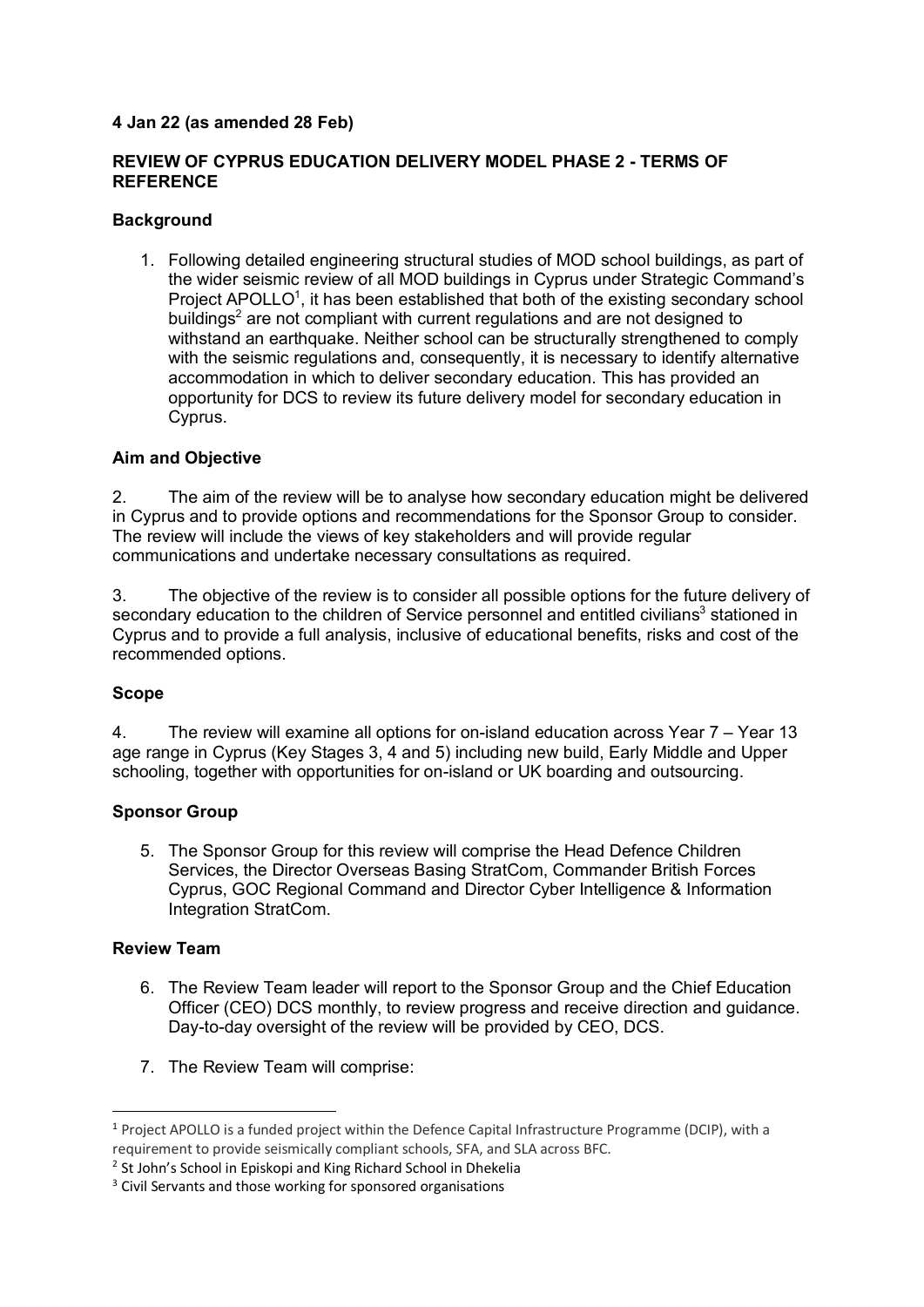- Projects Team Leader, DCS;
- ACEO, Cyprus;
- SO1 Projects, DCS;
- SO1 Infra -Ops & Projects, DCS;
- SO1 School Business Team, DCS;
- SIA Cyprus
- SO2 Projects, DCS

The Review Team will enlist the help of Subject Matter Experts (SME), as required including the CBF's Education Advisor within BFC.

#### **Stakeholders**

- 8. The following stakeholders have been identified:
	- Dir OB, Strategic Command; (sponsor)
	- Comd, British Forces Cyprus; (sponsor)
	- Director Cyber Intelligence & Information Integration (DCI3); (sponsor)
	- GOC Regional Command; (sponsor)
	- COS, HQ Air Command;
	- CEO DCS ;
	- Hd Armed Forces Families & Safeguarding (AFFS);
	- DIO (role(s) to be advised):
	- Prospect TU (who may choose to discuss with related teaching unions);
	- LEC and UKDA representatives (through BFC);
	- Staff all Schools;
	- School Governance Committees:
	- Station Commanders and Commanding Officers.
	- Families of students / Service families' federations.
	- Students

Stakeholders will be engaged, consulted, or informed as necessary.

#### **Deliverables**:

- 9. The Review Team is to produce:
	- An initial outline interim study report by end Mar 22.
	- A final report with costings by end Apr 22.

#### **Implementation**

10. To be determined by the selected option.

#### **Enclosures**

- A. Review of Cyprus Education Delivery Model Phase 2 Assumptions.
- B. Review of Cyprus Education Delivery Model Phase 2– Options.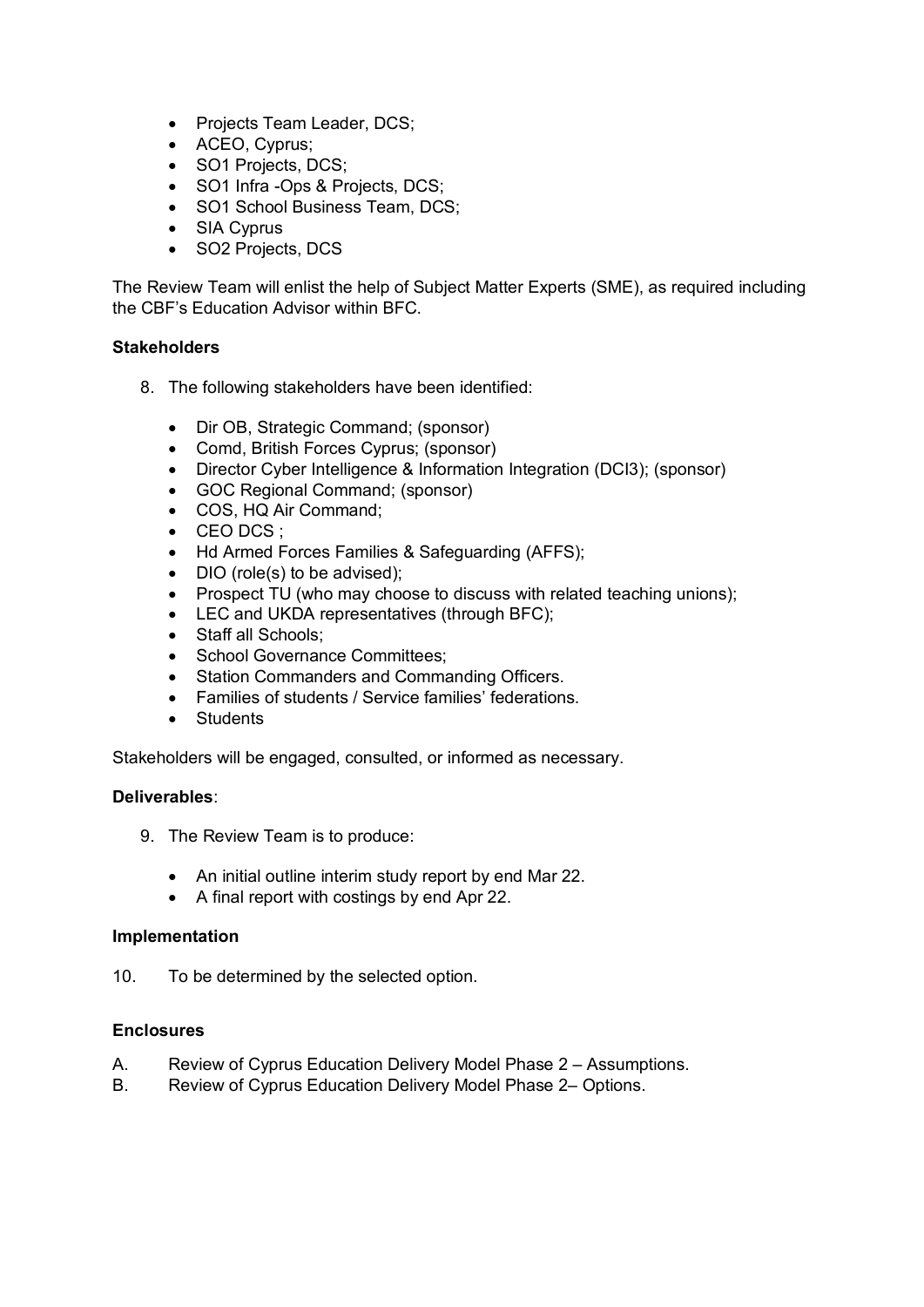# **REVIEW OF CYPRUS EDUCATION DELIVERY MODEL PHASE 2 - ASSUMPTIONS**

# **General**

1. This review is to inform wider work being undertaken by UKStratCom/BFC, who will lead on any holistic Ministerial and TU engagement that is necessary. Consultation responsibilities for the implementation of any decisions will be agreed at the time.

2. COVID restrictions on Island may limit the depth of analysis possible on some options.

3. This review will not produce detailed implementation programmes for each option. These will be developed once options have either been selected or at least short listed.

# **Education**

4. A minimum of a good<sup>4</sup> standard of Secondary education will be delivered in a secure and safe environment, irrespective of location. This includes appropriate safeguarding, nonselective access, as inclusive as practicable and an acceptable breadth curriculum that does not disadvantage pupils.

5. Resourcing levels, including staff:pupil ratios, will be appropriate to providing a good quality education that is widely accessible and able to mitigate demographics, isolation and high mobility within the overseas environment.

6. UK Department for Education guidance on acceptable travel times and distances for children are to be adhered to.

7. The impact of change on all DCS activities in Cyprus are to be considered including but not limited to MoD schools and settings, specialist pupil support services and forward deployed HQ.

8. Following the Integrated Review 2021, confirmation has been received of enduring numbers of personnel. Therefore, the following numbers of entitled children (i.e. excluding fee payers) are assumed to be enduring in the respective age ranges and locations:

|             | <b>KS3 Yrs 7/8</b> | KS3 Yr 9 | KS4 | KS <sub>5</sub> |
|-------------|--------------------|----------|-----|-----------------|
| Akrotiri    | ⇁<br>′4            | 52       | 79  | 52              |
| Episkopi    | 52                 |          |     |                 |
| <b>ESBA</b> | 67                 | 18       | 39  | 18              |

Average nos over past 5 academic years Tolerance 8%

9. Any major changes in education provision will take place between academic years in order to minimise disruption. However, if new builds are available in between academic years, a risk based decision will be made on an earlier move at that time.

### **Infrastructure**

10. The seismic risk associated with extant school buildings should be managed in such a way as it is ALARP<sup>5</sup> and Tolerable.

<sup>&</sup>lt;sup>4</sup> Equivalent to Ofsted education requirements for England

<sup>&</sup>lt;sup>5</sup> As low as reasonably practicable.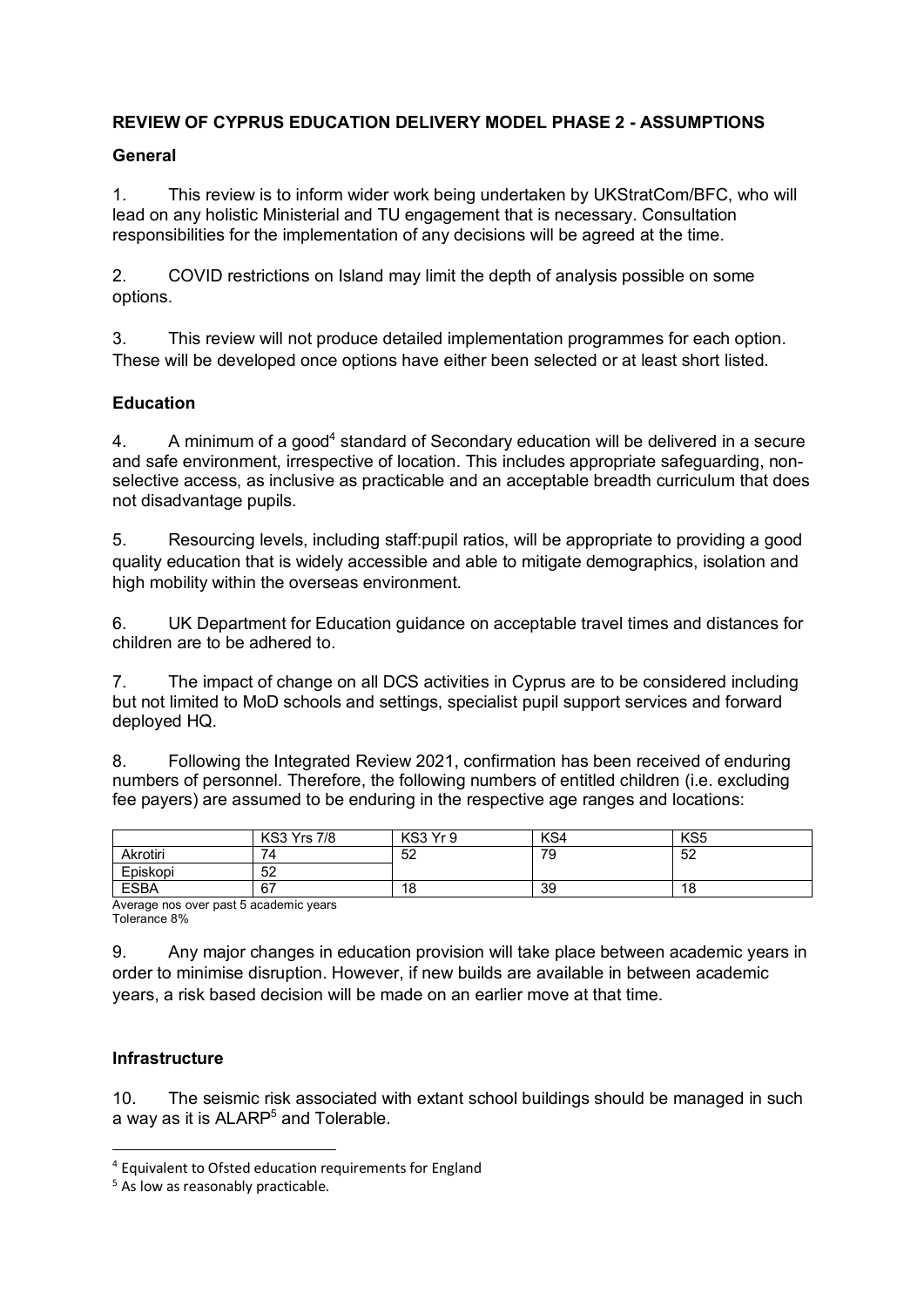11. Based upon previous analysis (principally Project APOLLO), the SJS and KRS school buildings are not suitable for seismic strengthening due to the likely costs and disruption that that would entail.

12. School building areas are to be broadly consistent with UK Department for Education guidance as set out in Area Guidelines for Mainstream Schools: Building Bulletin 103.

# **Costing**

13. All costs are to be presented over a 20-year period starting with FY 23/24.

14. Where possible, relevant costs from organisations other than DCS are to be included.

15. Where appropriate, costs for repurposing or demolishing surplus buildings are to be included.